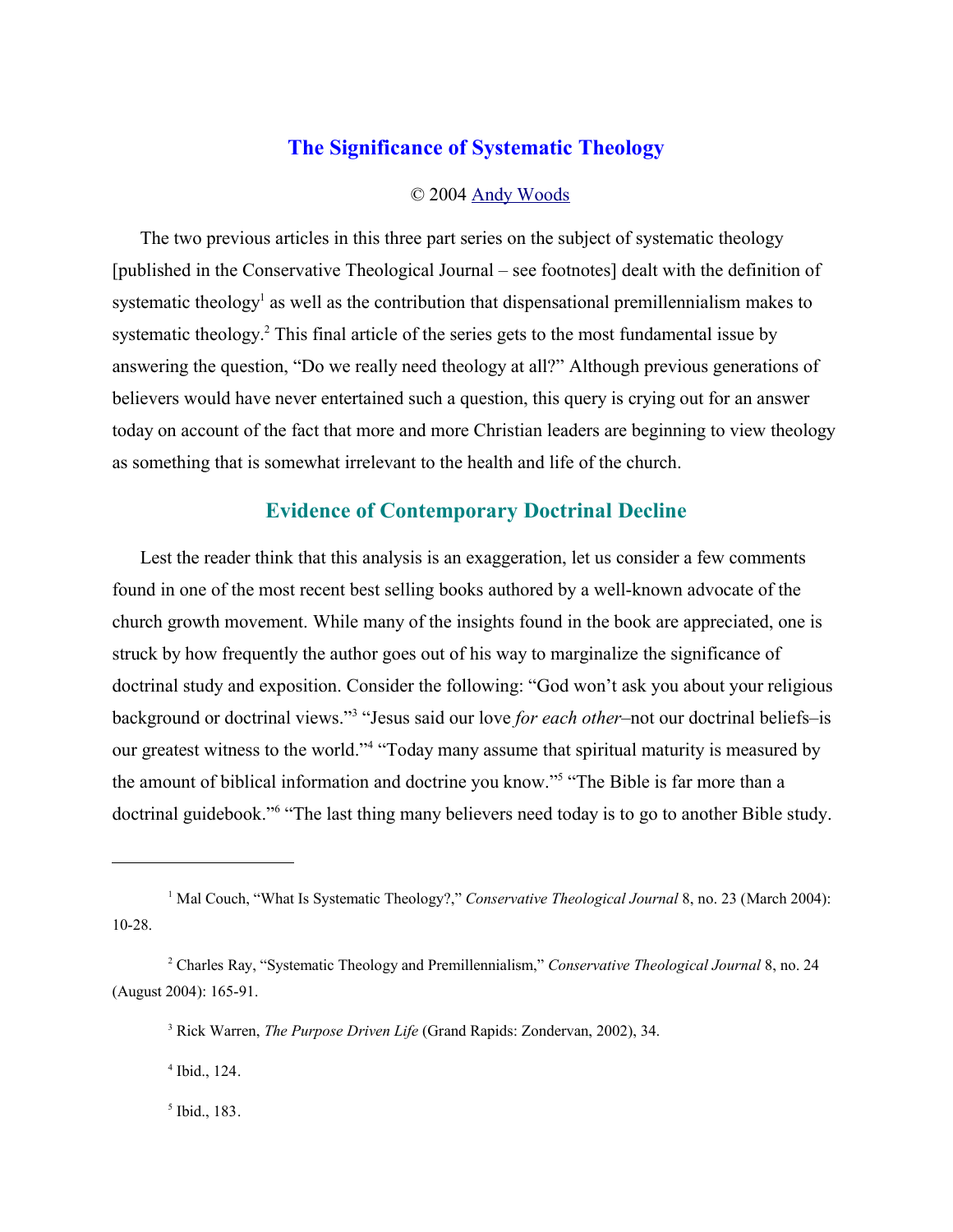They already know far more than they are putting into practice."<sup>7</sup> In another work, the same author seems to marginalize in depth teaching when he recommends that a sermon series should never go beyond eight weeks for fear that the congregation will begin to lose interest.<sup>8</sup> He then goes so far as to poke fun at in depth eschatological teaching by relaying the complaint of a woman who said, "My pastor has been in Daniel's seventy weeks longer than Daniel was!"<sup>9</sup>

The slogans that believers use also betray doctrinal obfuscation within evangelicalism. One sometimes hears the following trite expressions. "Don't give me doctrine, just give me Jesus." "What really matters is Christ not creed." "Devotion is important and not doctrine." "What counts is our behavior, and not our beliefs."<sup>10</sup>

Other signs abound that the modern church is down playing theological truth. Some of these signs come from my own personal experience. For example, I recently ran across an advertisement in a well-known Christian magazine from a church seeking a pastor. The advertisement read, "Seminary not required, MBA preferred." On a similar front, one of my seminary professors used to ask each of his classes the following question at the beginning of each semester: "When was the last time that you heard a sermon on the Trinity?" According to this particular professor, it was rare to have even one or two hands go up in a classroom of about 50 students each time this question was asked. Furthermore, in an attempt to explain away the lack of doctrinal content in his ministry, I once had a pastor tell me that the "shelf life" of the average sermon is from the church building to the parking lot. He explained that people just do not remember what the Sunday sermon was about after they are reintegrated into daily life.

Much of the blame for the decline of doctrinal teaching in our churches can be laid at the feet of the seeker friendly movement. The name of the game in seeker-oriented churches is to attract the unsaved to church by coming up with sermon topics that appeal to the felt needs of the

<sup>9</sup> Ibid.

<sup>6</sup> Ibid., 186.

<sup>7</sup> Ibid., 231.

<sup>8</sup> Rick Warren, *The Purpose Driven Church* (Grand Rapids: Zondervan, 1995), 300.

<sup>&</sup>lt;sup>10</sup> Most of these slogans were originally accumulated in Henry Holloman, "Prolegomena, Bibliology, and Theology (Part 1)" (unpublished class notes in TTH511 Theology I, Talbot Theological Seminary, Spring 1998), 9.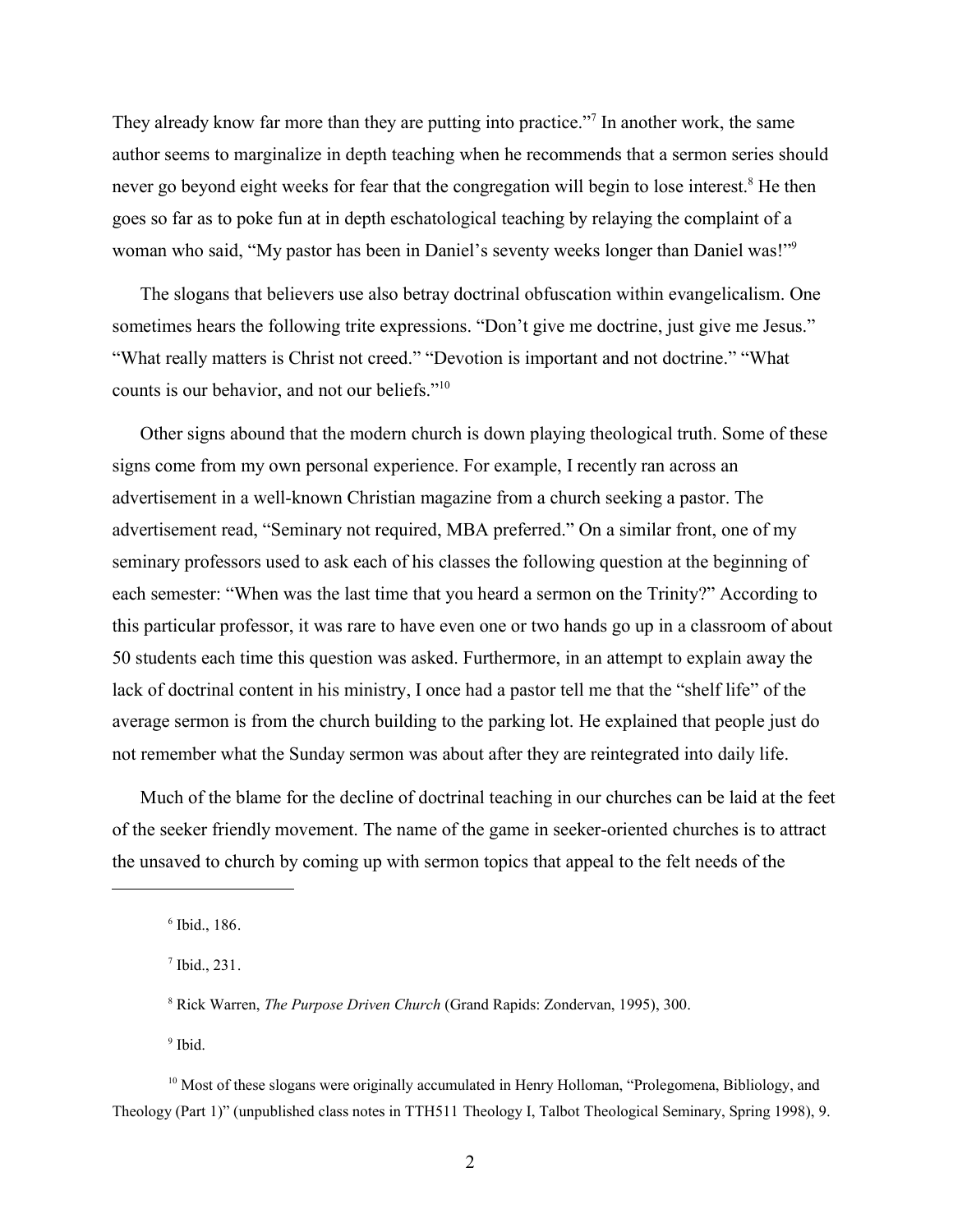unregenerate.<sup>11</sup> Those topics that run the risk of offending the un-churched such as sin, hell, the Second Coming, etc…are omitted from the church's Sunday morning diet. Thus, the problem with seeker-oriented approach lies not so much in what is communicated on Sunday morning but rather in what is omitted. Because of its emphasis upon the felt needs of man rather than on what God has disclosed, the seeker philosophy at its core is anthropocentric rather than theocentric. Consequently, MacArthur describes the seeker movement in terms of entertaining the goats at the expense of feeding the sheep.<sup>12</sup>

The impetus of this philosophy emanates from psychologist Abraham Maslow who postulated that human behavior can be understood in terms of man engaging in various behaviors designed to satisfy his five basic areas of need (physiological, safety, social, esteem, and self development). Modern marketing approaches as well as managerial theories are predicated upon Maslow's view of human nature. The seeker approach also capitalizes on Maslow's theory by selecting sermon topics designed to appeal to man's various felt needs. It is argued that this approach will attract the unregenerate to church. Thus, the Bible is used selectively to preach a variety of pragmatic "how to" messages designed to appeal to the felt needs of the unsaved. Biblical subjects that do not nicely fit into one or more of the categories of Maslow's hierarchy are avoided. Such a selective approach creates "canon within the canon" teaching philosophy thus robbing the church of the spiritual knowledge necessary to reach maturity.

When seeker advocates are confronted with the lack of doctrinal and expositional teaching in their churches, their standard answer is that such teaching occurs at the midweek service or during small group ministry. However, as explained by T.A. McMahon, theory and practice are often two different things:

As we've noted, most seeker-friendly churches focus much of their time, energy, and resources on accommodating unchurched Harry and Mary. Consequently, week after week, the entire congregation is subjected to a diluted and leavened message. Then, on Wednesday evening, when a fellowship is reduced to a quarter or a third of its normal size, would it be reasonable to assume

<sup>&</sup>lt;sup>11</sup> Ibid., 294-95.

<sup>12</sup> John MacArthur, *Ashamed of the Gospel* (Wheaton: Crossway, 1993), 72.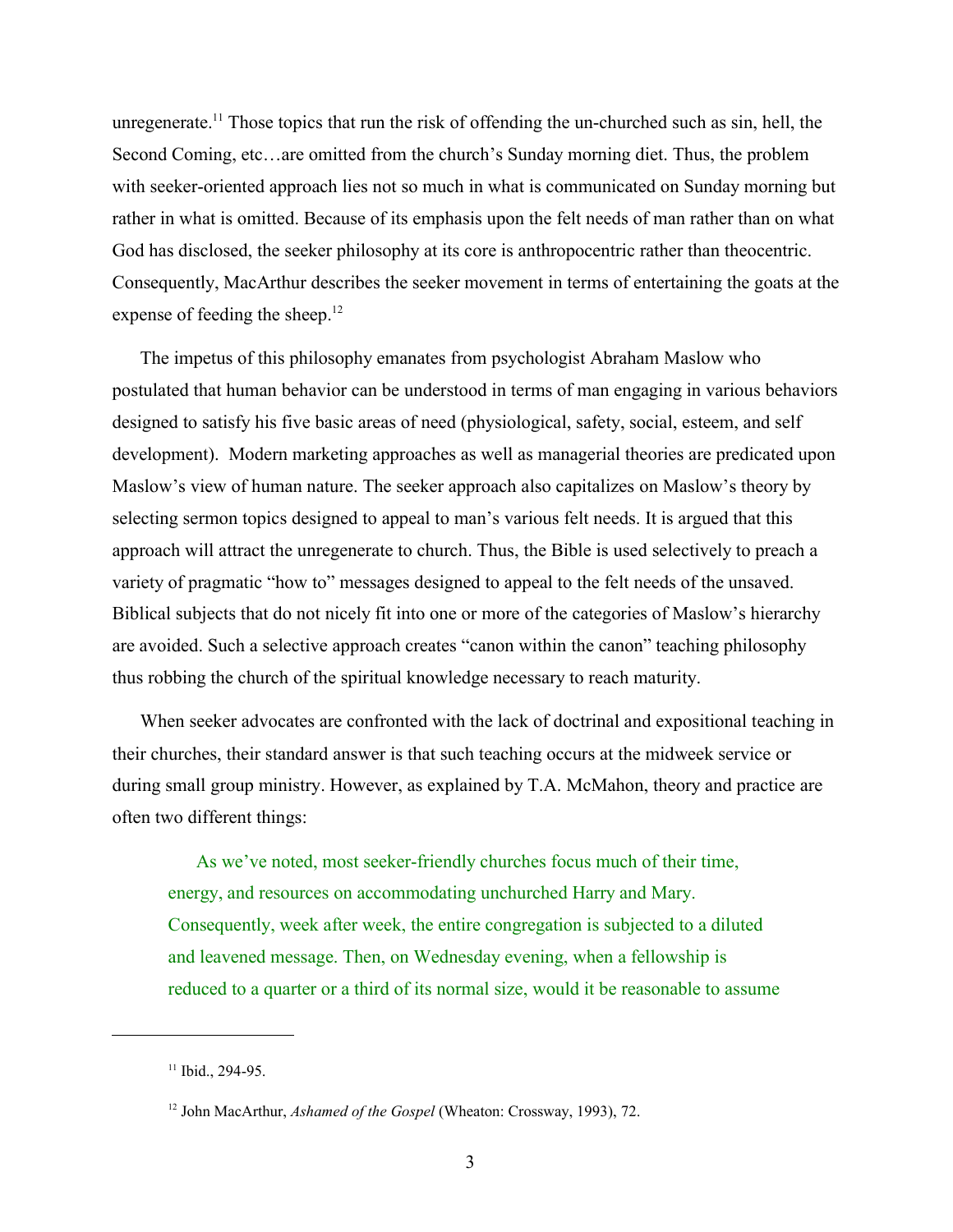that his remnant is served a nourishing meal featuring the meat of the word, expositional teaching, and an emphasis on sound doctrine and discipleship? Hardly. We've yet to find a seeker-friendly church where that takes place. The spiritual meals offered at midweek services are usually support group meetings and classes for discerning one's spiritual gifts or going though the latest psychobabble-ized "Christian" bestseller...rather than the study of the Scriptures.<sup>13</sup>

Because doctrinal decline has become a discernible trend in modern evangelicalism, a fresh scriptural look into what God has revealed concerning the significance of doctrine is appropriate. The remainder of this article will survey various biblical reasons as to why doctrine should be returned to a place of preeminence within evangelicalism.

#### **A Heaven or Hell Issue**

The most important reason as to why theology should not be neglected by Christian leaders is that what people believe about certain doctrinal matters can determine where they spend eternity. For example, the expression "do not give me doctrine, just give me Jesus" rings hollow upon considering that doctrine helps determine if someone has believed on the right or wrong Jesus. There are many false renditions of Jesus. The Jesus of the Jehovah's Witnesses represents the recycled Jesus from an ancient heresy known as Arianism, which teaches that Jesus is not an eternally existent being but rather is a created being. Thus, the Jesus of Arianism is a different Jesus than what is portrayed in Scripture. Believing on the Jesus of the Jehovah's Witnesses therefore entails believing on the wrong Jesus. This error, if not corrected, could have eternal ramifications. The only way to discern the biblical Jesus from the Arian Jesus is through the doctrine of Christology.

Numerous other examples of a false Jesus are found in other false religions, such as Mormonism and the New Age movement. Paul warned of such false gospels in Galatians 1:8-9 when he said, "But even though we, or an angel from heaven, should preach to you a gospel contrary to that which we have preached to you, let him be accursed. As we have said before, so I say again now, if any man is preaching a gospel contrary to that which you received, let him be accursed."<sup>14</sup> It is impossible to harmonize Paul's warning with modern statements such as "God

<sup>13</sup> T. A. McMahon, "The Seeker-Friendly Way of Doing Church," *The Berean Call*, March 2004, 2.

 $14$  All Scripture citations are taken from the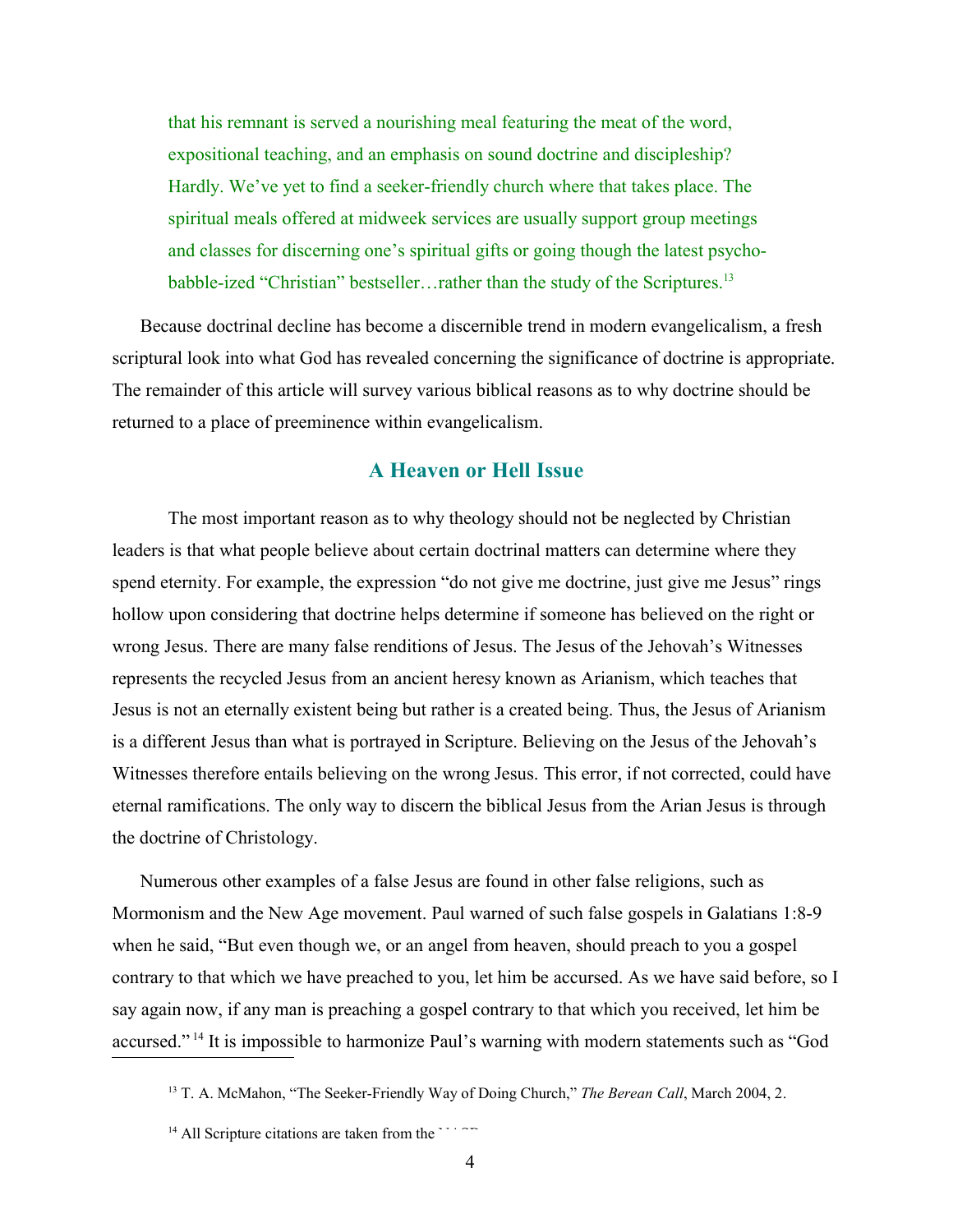won't ask you about your religious background or doctrinal views" or "today many assume that spiritual maturity is measured by the amount of biblical information and doctrine you know." Doctrine is a central issue since it determines whether a person has believed in the right Christ, which in turn could determine whether they go to heaven or hell.

# **Christian Living**

Not only does the role of doctrine have the potential of determining someone's eternal destiny, but it also has a tremendous bearing on the standard of Christian living. As one of my seminary professors used to say, "a person cannot behave Christianly until he first learns to think Christianly." Perhaps the reason that the standard for Christian living has deteriorated in our day is because we have witnessed corresponding doctrinal erosion. A clear scriptural nexus exists between doctrine and daily living. Let us consider some examples.

In John 13:17, Jesus says, "If you know these things, you are blessed if you do them." In this context, "these things" refers to Christ's example of servitude as recorded in the first sixteen verses of the chapter. Notice the relationship between knowing and doing in John 13:17. Knowing precedes doing. People cannot do what they do not know. Knowing is not an end in and of itself. It is just a first step toward the second step of doing. However, the second step cannot be taken unless the person has a cognitive grasp of doctrinal content. Our capacity to do the right thing is first predicated upon the doctrine that we know.<sup>15</sup>

Another example of how doctrine influences behavior is found in Acts 2:42-47. This familiar ecclesiological passage depicts the various items that the first church "devoted" itself to. These items included apostolic doctrine, fellowship, communion, prayer, worship, and giving. Although every item on this list is important, it is interesting to observe that the church's devotion to apostolic doctrine is mentioned first (Acts 2:42). Such prioritization is significant because doctrinal learning shows the believer why and how to perform the other items subsequently mentioned on the list. Doctrine gives insight into all of the following activities. If the church had not first given itself to doctrine of the apostles, it would not have known how or why to perform all the other behaviors. This explains why Luke conspicuously mentions doctrine as the first item

<sup>15</sup> Henry Holloman, *The Forgotten Blessing*, Swindoll Leadership Library, ed. Charles R. Swindoll and Roy B. Zuck (Nashville: Word, 1999), 127.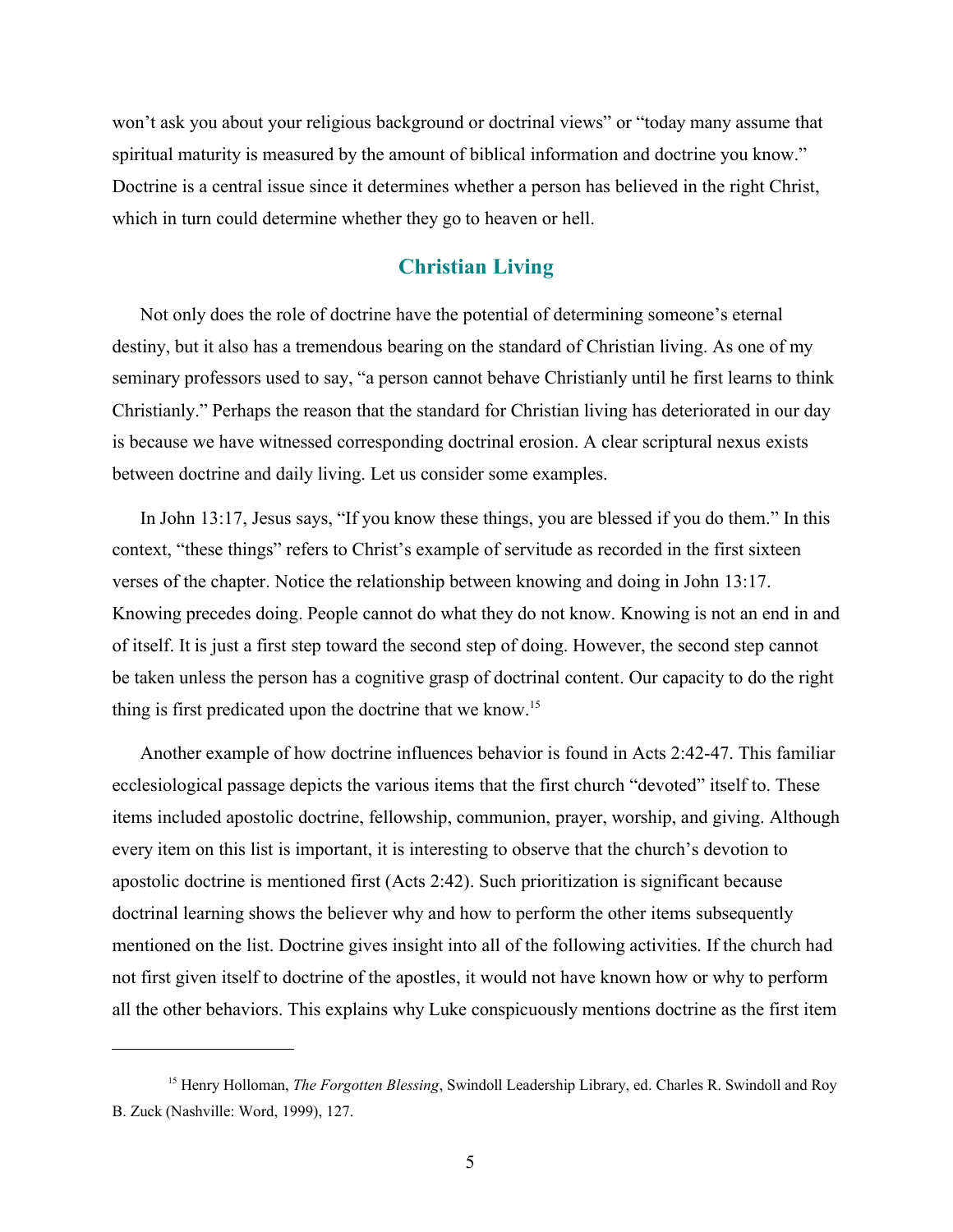the church devoted itself to.<sup>16</sup> Interestingly, many pastors complain that their churches do not give enough, worship enough, pray enough, fellowship enough, or value the Lord's Table enough. Perhaps the reason is that modern pastors do not allow doctrine to have preeminence in their ministries. If churches were more doctrinally literate, then the other previously described behaviors would naturally fall into place. Rather than "beating the sheep" for not living the right way, perhaps pastors should make doctrinal teaching more of a priority in their ministries.

Yet another example of how doctrine influences behavior is found in 2 Peter 3:11, which says, "Since all these things are to be destroyed in this way, what sort of people ought you to be in holy conduct and godliness." Prior to this verse, Peter had unfolded numerous eschatological truths pertaining to the coming Day of the Lord and the destruction of the present order (2 Pet 3:3-10). Then, in verse 11, Peter explains that these truths have the effect of changing the behavior of God's people by giving them an incentive to live holy. Knowledge of great eschatological truths, such as the temporary nature of this world, naturally has the effect of revolutionizing a believer's priorities, value system, and the way he spends his time, talent, and treasure. Thus, this passage links knowledge of eschatology with behavior.

A similar link is found in 1 John 3:2-3, which says, "…We know that when He appears, we shall be like Him, because we shall see Him just as He is. And everyone who has this hope fixed on Him purifies himself, just as He is pure." Thus, contemplating Christ's coming purifies the daily life of the believer. Unfortunately, many pastors avoid the subject of eschatology altogether for fear that it is too controversial or complicated. But here both Peter and John testify that the subject should be openly preached because of the impact that it has on the believer's daily life. The linkage between eschatology and behavior is found throughout the Bible. Dr. J. Dwight Pentecost, once commented that nearly every time the doctrine of the Second Advent is mentioned in the New Testament, it is linked to some sort of admonition about daily life. The impact that eschatology has on behavior probably explains why so much of God's Word is devoted to the subject of predictive prophecy. According J. Barton Payne's *Encyclopedia of Biblical Prophecy*, 27%, or over one quarter of the Bible, pertains to the subject of predictive prophecy.<sup>17</sup>

<sup>16</sup> Holloman, "Prolegomena, Bibliology, and Theology (Part 1)," 8.

<sup>17</sup> J. Barton Payne, *Encyclopedia of Biblical Prophecy: The Complete Guide to Scriptural Predictions and Their Fulfillment* (New York: Harper & Row, 1973)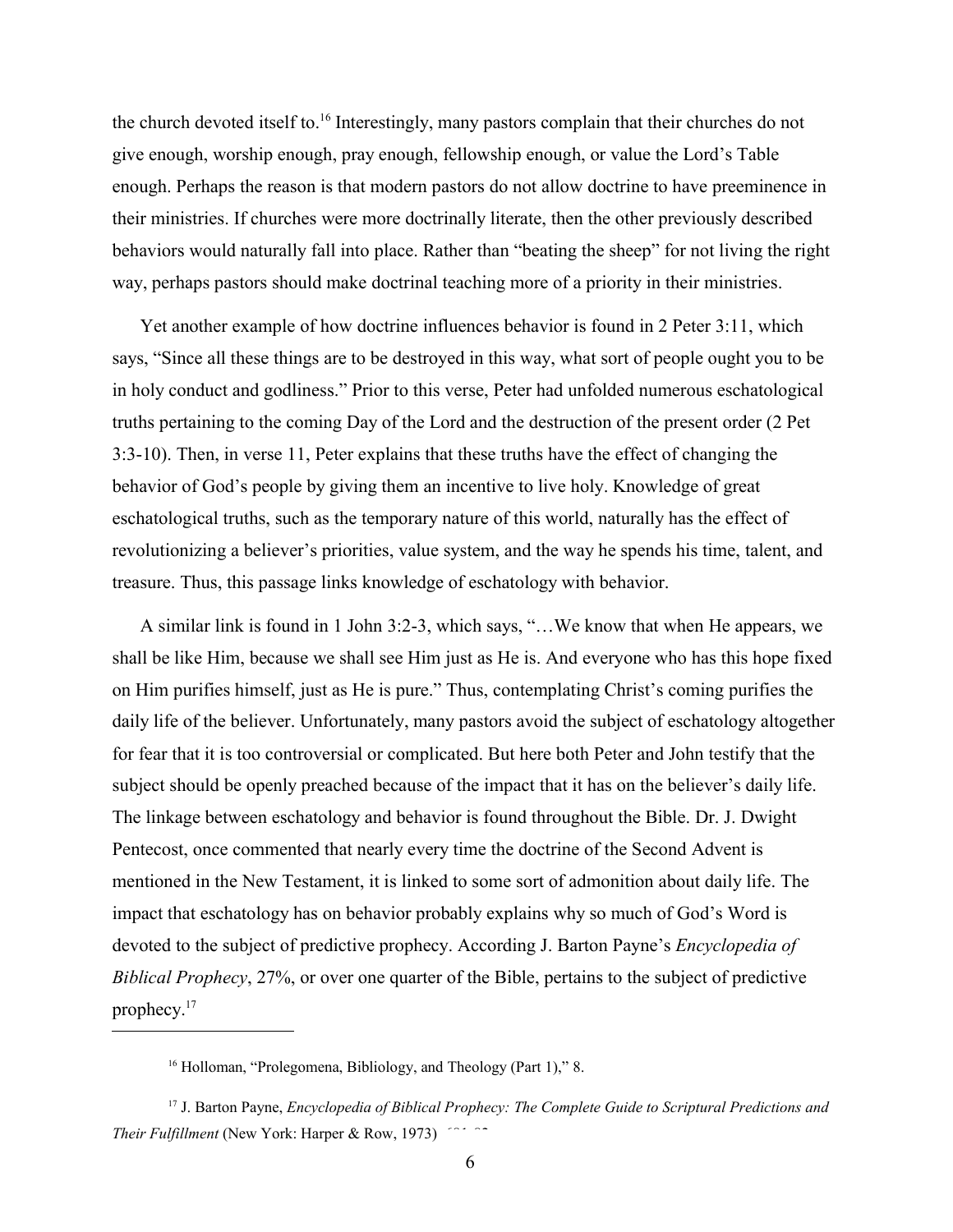#### **Practical Issues**

Many attempt to marginalize the study of doctrine on the grounds that it is not practical. However, observing how frequently Paul introduces doctrine for the purpose of correcting practical problems within the local church rebuts this assertion. In fact, some of the greatest expositions of doctrinal principles comes about in Scripture as a result of Paul having to correct the daily behavior of Christians. In his writings, Paul does not elucidate doctrinal principles just for the purpose of passing on some random theological thoughts. Rather, some practical problem existed in the churches that he was writing to and he used doctrine to address the practical problem. It is for reasons such as these that biblical epistolary literature is sometimes referred to as "occasional literature."

Nowhere does this become clearer than in Philippians 2. Most know this chapter as the *kenosis* chapter. It offers a graphic depiction of Christ's incarnation. It describes how Christ voluntarily laid aside the independent exercise of His divine attributes, while still retaining His deity, for the purpose of serving humanity. But why did Paul insert this material into his letter to the Philippians? Was his goal to pass along a random theological thought? Hardly. The Philippian congregation was characterized by numerous self-serving attitudes such as selfishness and empty conceit (Phil 2:3), grumbling (Phil 2:14) and disputing (Phil 4:2). At one point, Paul makes mention of two women, Euodia and Syntyche, who were embroiled in a bitter interpersonal conflict. Paul's remedy for ridding the church of such self-centeredness was an exposition of Christ's incarnation (Phil 2) in hopes that his readers would imitate the selflessness of Christ. Evidently Paul thought that this doctrine was practical enough to change the behavior of believers.

Another example is Paul's presentations of the doctrine of the Bema Seat Judgment in 1 Corinthians 3. This chapter represents one of the most graphic portrayals of this unique judgment found anywhere in Scripture (1 Cor 3:10-15). Was Paul's intent to unfold this doctrine just for the sake of randomly developing another area of systematic theology? Not at all. Paul took the opportunity of revealing the Bema Seat Judgment because of practical problems taking place within the Corinthian assembly. Although the Corinthians were believers (1 Cor 1:2), they had made little progress in the area of practical sanctification. The church in Corinth was one of the most carnal churches of first century world of which we have record. In this church, there existed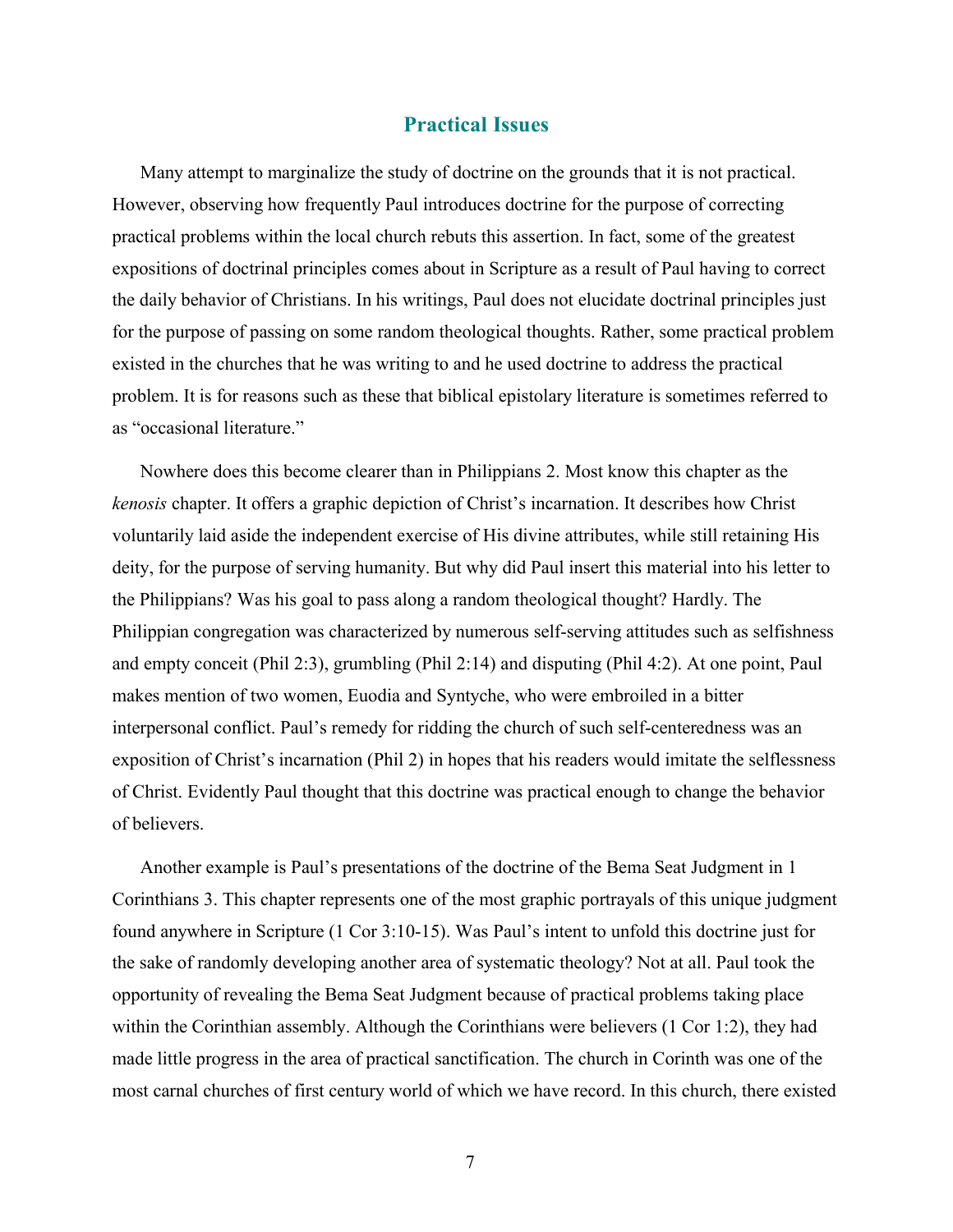Christians following men instead of Christ (1 Corinthians 1:10-17), worldly wisdom (1:18-2:16) divisions (chapter 3), sexual immorality (chapters 6), incest (chapter 5), lawsuits among believers (chapter 6), drunkenness at the Lord's table (chapter 11), misuse of spiritual gifts (chapters 12- 14) and false doctrine that included a denial of the resurrection (chapter 15). Yet it is to this church that we find one of the greatest expositions of the Bema Seat Judgment because Paul believed that this doctrine would change the behavior of the people by communicating to them the reality of a coming judgment. This judgment, unlike the Great White Throne Judgment of Revelation 20:11-15, would not be a judgment to determine whether a person spends eternity in heaven or hell. That issue had already been settled because the Corinthians were already believers. Rather, this judgment would determine reward. The Corinthians would either gain or lose reward depending on how they progressed in the realm of practical sanctification. Paul understood that living with the knowledge of future accountability would change one's behavior in the present. Rather than seeing the eschatological truth of the Bema Seat Judgment as something unrelated to daily life, Paul saw it as integral to practical living.

Yet another example of Paul using doctrine to stimulate behavior is found in 2 Corinthians 8:9, where he offers the following profound Christological nugget: "For you know the grace of our Lord Jesus Christ, that though He was rich, yet for your sake He became poor, that you through His poverty might become rich." However, there is a context in which Paul offers this Christological truth. Rather than offering an unrelated insertion on the generosity of Christ, Paul's goal in 2 Corinthians 8–9 was to get the Corinthians to give generously to the offering that he was collecting for the needy saints in Jerusalem. Paul discussed the selflessness of Christ in 2 Corinthians 8:9 in hopes that the Corinthians would imitate the generosity of Christ and give generously as well. Paul evidently thought that Christology was practical enough to insert into the extremely practical context of offering collections. Curiously, one of the common complaints among modern pastors is that their congregations do not give enough. Perhaps the problem lies in the people's lack of exposure to the doctrine of Christology.

Yet another example of Paul using doctrine for the sake of influencing behavior is found in the famous exposition of the rapture doctrine found in 1 Thessalonians 4:13-17. This passage represents probably the clearest reference to the rapture found in all of the New Testament. Again, we ask the question, is Paul simply providing a random theological truth? On the contrary, this eschatological truth must be understood within the context in which it was written.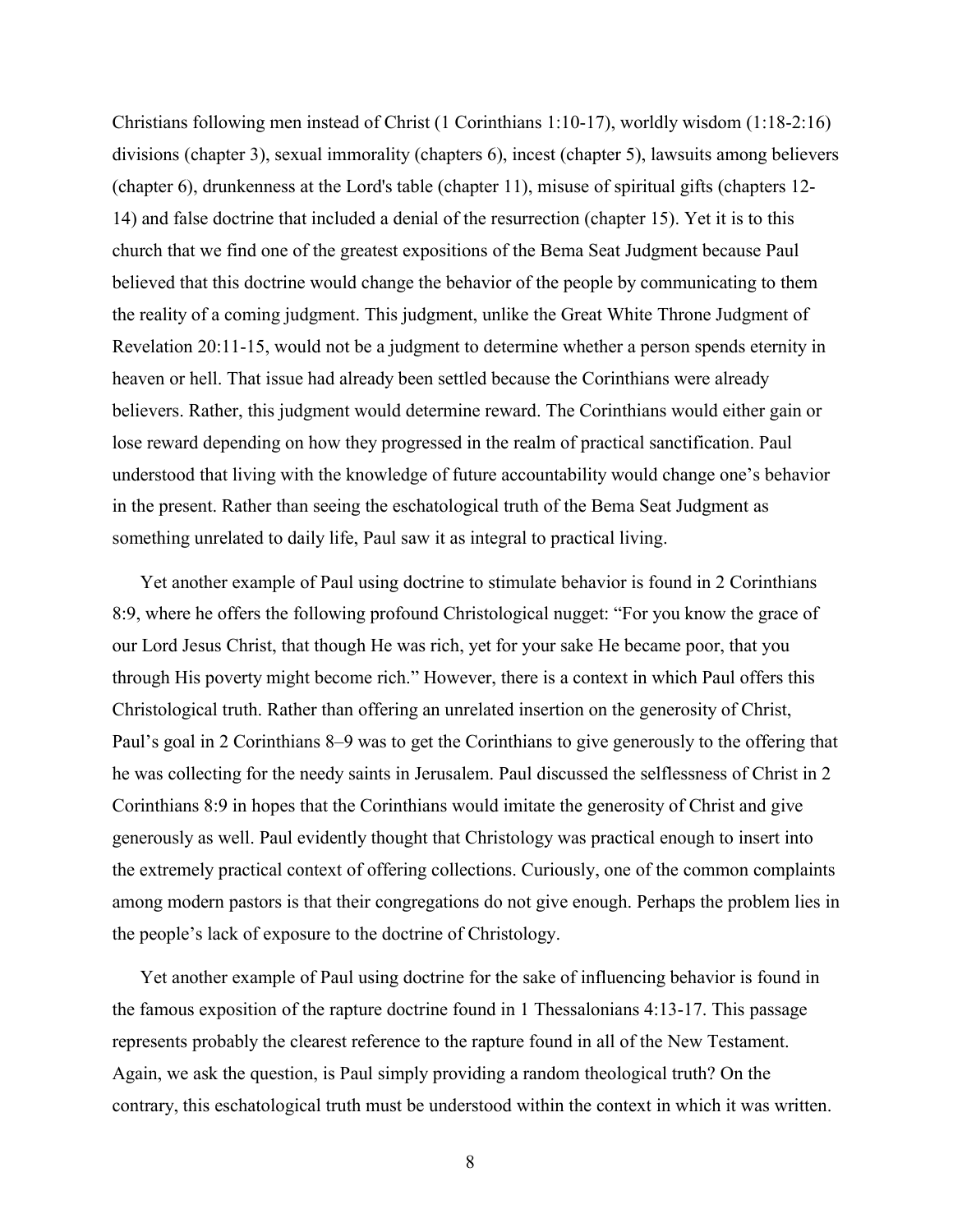The Thessalonians were grieving over their deceased believing relatives and were wondering if they would ever see them again (1 Thess 4:13). Paul comforts the Thessalonians in the midst of their grief by informing them that not only would they see their relatives again in a reunion in the sky known as the rapture, but also God's eschatological resurrection program will in fact begin with these deceased love ones. In other words, Paul used this eschatological truth for the practical purpose of comforting Christians in the midst of emotional turmoil. This explains why Paul concludes this section with the admonition to "comfort one another with these words." Apparently, Paul saw a pragmatic connection between the eschatological truth of the rapture and alleviating emotional sorrow.

A final example where Paul relied upon doctrine to influence the behavior of his readers is found in 2 Thessalonians 2:1-12, which furnishes a detailed outline of events that will transpire during the Tribulation. Items related to how the tribulation period begins are emphasized. But why is this information given? Apparently, the Thessalonians had become convinced that they were in the midst of the Tribulation. Such a misconception was probably due to several factors such as the reception of a false letter allegedly having come from Paul giving them incorrect information (2 Thess 2:2), an overreaction to the eschatological truths that Paul expounded in his first letter, and the present experience of persecution (1 Thess 3:3). Such bad theology was having a negative impact upon their lives by causing them to quit their jobs and neglect daily responsibilities (2 Thess 3:10). After all, why hold down a job if the Day of the Lord has begun and the Second Advent is right around the corner. Paul corrects the problem by furnishing the Thessalonians with an eschatological outline emphasizing key events that must first take place before the Tribulation can begin. Paul's point was that the Thessalonians were not in the midst of the Tribulation because the events signaling its arrival had not yet transpired. Thus, they could get on with their daily responsibilities such as holding down a job. Again we find Paul using doctrine for the purpose of remedying a practical problem.

James also follows the same practice. In James 3:9, he makes a significant contribution to Christian anthropology by explaining that man, even in his fallen condition, still bears the image of God. Man was originally fashioned in the image of his creator (Gen 1:26-27). Even after the fall, man continues to share in God's likeness (Gen 5:1; 9:6). Although this image has been defaced through the fall, it has not been erased. But why does James reiterate man's retention of the divine image even in his fallen state (Jas 3:9)? Interestingly, James inserts this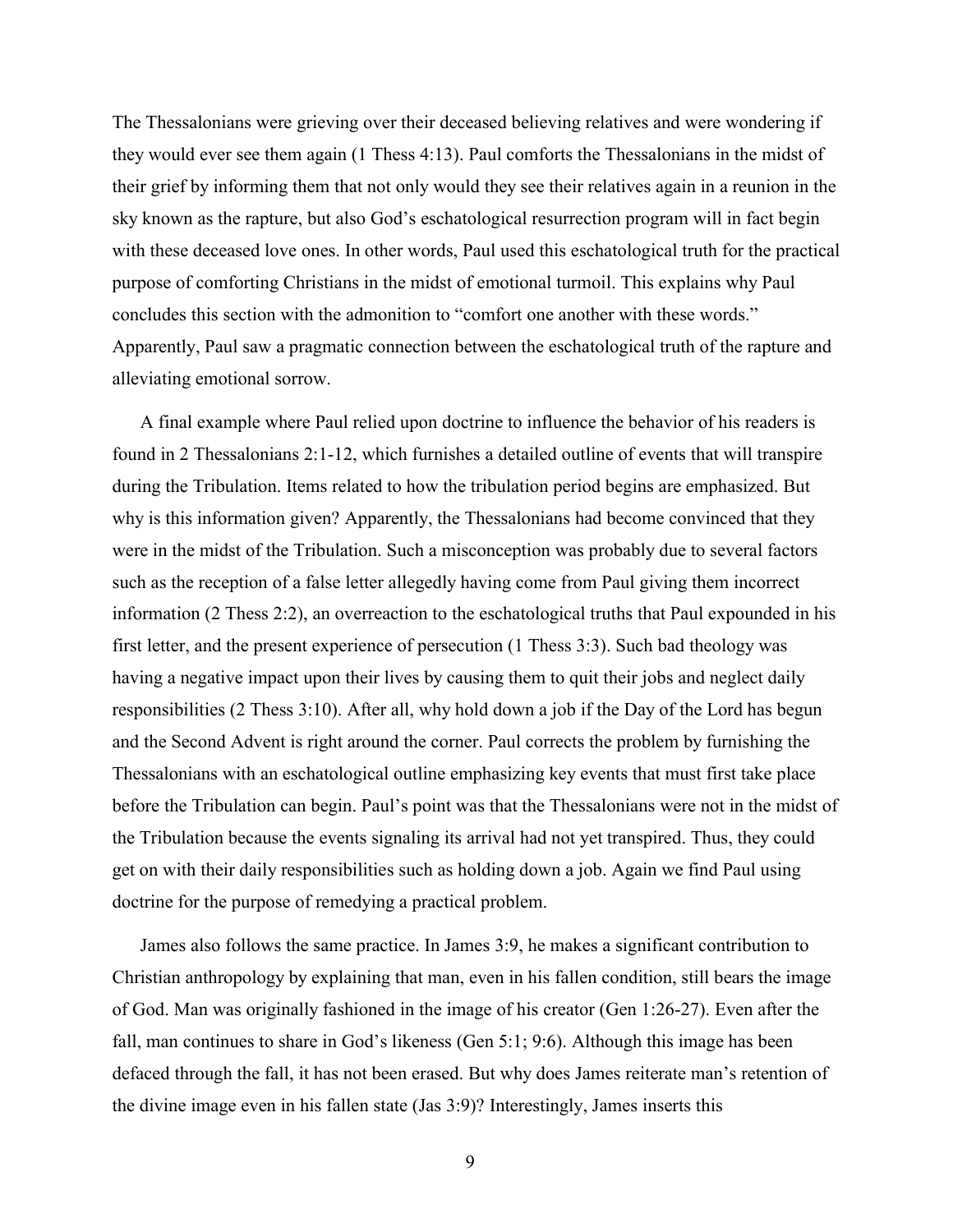anthropological truth in the context of his admonitions to tame the tongue. In other words, if we view one another as deserving of dignity because we all share in God's likeness, we will be less inclined to gossip about and slander one another. Thus, James connected a correct understanding of anthropology with the practicality of avoiding gossip and slander.

The preceding examples show how frequently biblical writers appealed to doctrine to alter the life choices of believers. Thus, they did not view doctrine as "pie in the sky" concepts that were available only for an ivory tower elite. They brought doctrine in at every opportunity for the purpose of changing the daily life of Christians. If they saw the practical import of doctrine and used it for pragmatic, tangible reasons, then the present generation of pastors should do no less.

## **The Pastoral Epistles**

The preeminence that God designed doctrine to have in the life of His church is amply illustrated by the doctrinal emphasis found in the Pastoral Epistles. The three pastoral letters of 1–2 Timothy and Titus represent the section of the New Testament that was specifically written for the purpose of providing instruction concerning "how to do church." One cannot escape the emphasis that these books place upon the priority of doctrinal dissemination. Regarding the book of 2 Timothy, New Testament scholar Daniel Wallace makes the following observation: "By my count, there are twenty-seven explicit commands given in the body of this letter. In 27 words Paul tells pastors what to focus on. You have to be blind to miss the thrust of Paul's instructions here, because *eighteen* of those commands--fully *two-thirds*--have to do with the ministry of the *Word*."<sup>18</sup> These commands are especially significant given the fact that Paul wrote them with his impending death in mind (2 Tim 4:6). Therefore they represent his last will and testament. The focus of the elders of the early church upon doctrine can also be seen in their unwillingness to leave the ministry of the word in order to wait on tables (Acts 6:1-4).

We can also observe the priority that the pastoral epistles place upon the preeminence of doctrine in the pastoral letters by noting the criteria for the selection of elders as given in Titus 1. Verse 9 says that an elder must hold "fast to the faithful word which is in accordance with the teaching, that he may be able both to exhort in sound doctrine and to refute those who

<sup>18</sup> Daniel Wallace, "Crisis of the Word: A Message to Pastors or Would-be Pastors," *Conservative Theological Journal* 1, no. 2 (August 1997): 108.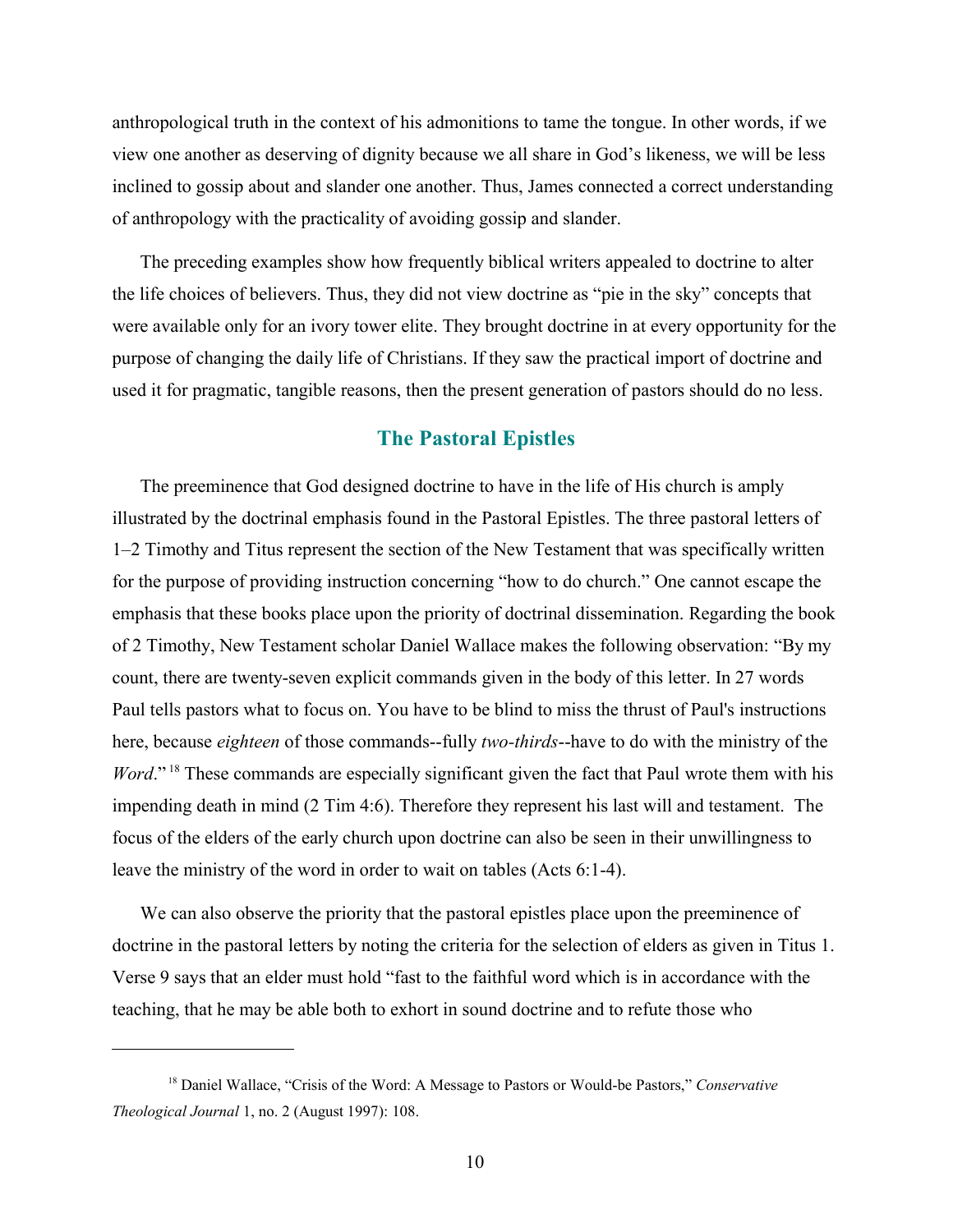contradict." How much should a person know about doctrine before he is selected as an elder of a local assembly? He obviously must understand the doctrinal content of his faith well enough in order to communicate it to others and exhort others in it. However, his breadth of knowledge does not end there. He has to also understand competing belief systems well enough in light of his own faith in order to refute theological opponents. Thus, Paul indicates that doctrinal knowledge was a key attribute that a candidate was to posses before he could occupy the office of elder. Sadly, many churches look for other qualities in an elder such as how "successful" they have been in the business world and consequently place doctrinal knowledge toward the bottom of the list. Unfortunately, the "MBA preferred, seminary not required" mentality is the norm in many places. Here, however, the importance of doctrinal knowledge can be seen in Paul's criteria for the selection of church leaders.

The doctrinal emphasis of the pastoral letters can also be seen in Paul's command to Timothy to preach the word (2 Tim 4:2). A few verses earlier Paul explained to Timothy why the word must be preached. According to 2 Timothy 3:16-17, Scripture is "profitable for teaching, for reproof, for correction, for training in righteousness; that the man of God may be adequately equipped, for every good work." Thus, if the faithful proclamation of Scripture is substituted for something else, the ministries of teaching, reproof, correction, training, and equipping within a local assembly disappear since these ministries are inextricably linked to the faithful proclamation of Scripture.

The notion of equipping in 2 Timothy 3:17 conjures up memories regarding what Paul had told the Ephesian church a few years earlier regarding the function of a pastor. In his earlier letter to the Ephesians, he explained that the gift of pastor-teacher was necessary to bring the church to maturity (Eph 4:11-12). But how does this happen? Paul explains this in writing a few years later to the same Ephesian church when he says that Scripture is capable of equipping the man of God for every good work (2 Timothy 3:17). Putting Ephesians 4:11-12 together with 2 Timothy 3:17, we learn that the pastor matures the church through the systematic exposition of Scripture. Thus, the primary function of a pastor is that of an equipper. An equipped, matured and gifted body is then capable of carrying on the work of the ministry (1 Cor 12; Eph 4:12). An awareness of a pastor's primary role is needed in our day when so much confusion abounds concerning what the role of a pastor actually is. Many see the function of a pastor as that of a CEO, marketer, motivational speaker, or resident psychologist. However, the Pauline definition of a pastor is that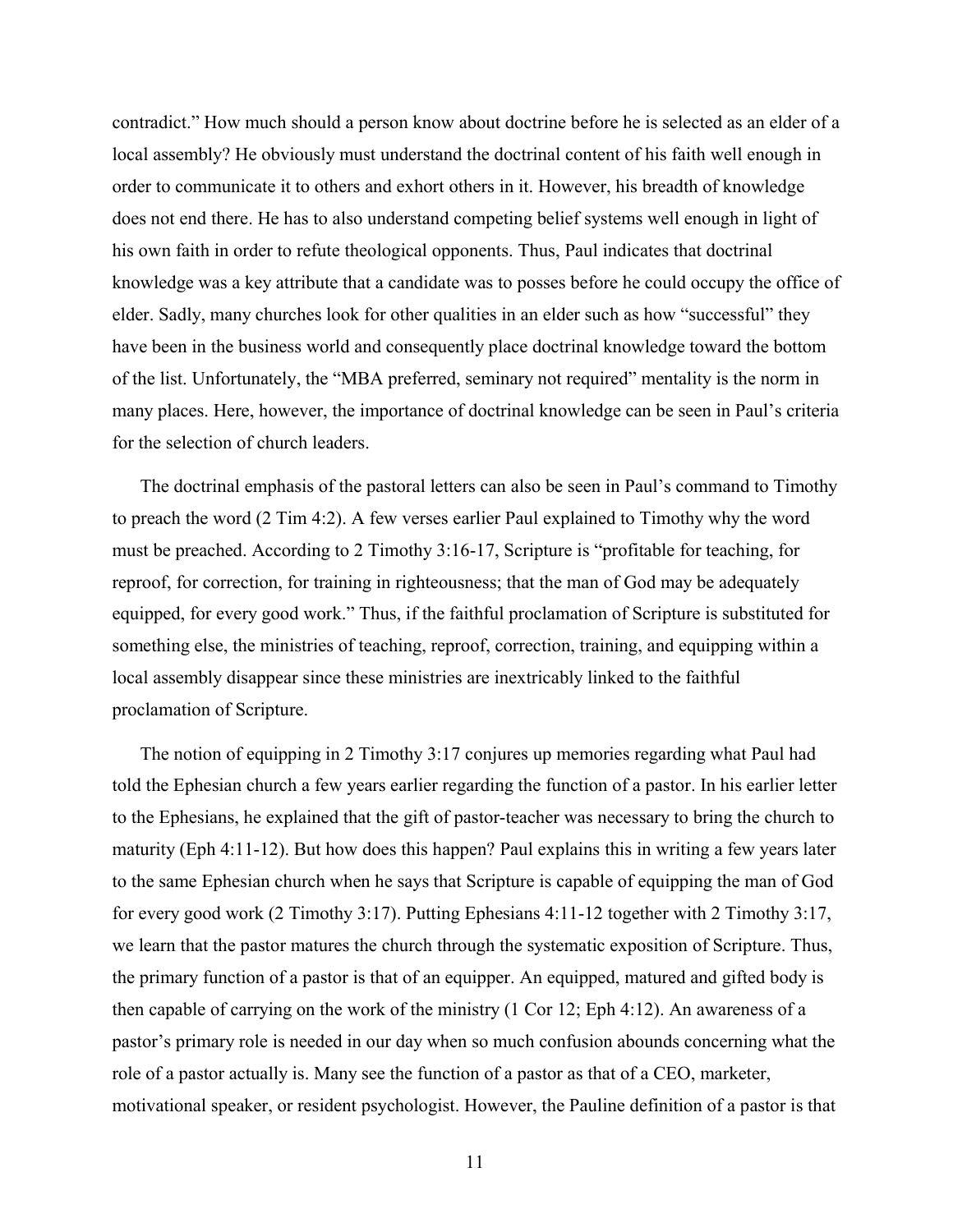of an equipper. Perhaps the reason why so much immaturity exists in the body of Christ is that modern pastors have strayed away from their primary task of being an equipper who leads the church into maturity through the faithful exposition of Scripture.

The emphasis upon "all Scripture" (2 Tim 3:16) conveys the idea that pastoral responsibility entails communicating the totality of divine revelation rather than just portions of it. Paul emphasizes all Scripture in 2 Timothy 3:16 and then emphasizes preaching the word in 2 Timothy 4:2. Putting these verses together, we can see Paul's emphasis upon communicating the totality of Scripture rather then using it selectively.

Paul's emphasis upon "all Scripture" (2 Tim 3:16) also brings to mind what he had told the Ephesian elders about ten years earlier on the Island of Miletus toward the end of his third missionary journey. There, he gave the Ephesian elders his farewell address in which he declared that he was innocent of the blood of all men because he had declared to them the full counsel of the will of God (Acts 20:26-27). This statement may be a direct allusion to God's admonition to the sixth-century prophet Ezekiel. On two occasions, God told the prophet that if he warns the wicked man who dies in his sin, then the prophet was not responsible for the wicked man's blood. However, if the prophet does not warn the wicked who does die in his sin, then God would hold the prophet accountable for the wicked man's blood (Ezek 3:17-19; 33:7-9). In alluding to God's admonitions to Ezekiel, Paul was modeling for the Ephesians elders that their primary function as spiritual leaders was to disclose the totality of divine revelation. To the extent that they did not, God would hold them accountable (Jas 3:1). To the extent that they did, they had exonerated themselves. This emphasis upon the totality of biblical truth stands in stark contrast to the previously mentioned seeker movement, which selectively uses the biblical text for the purpose of appealing to man's felt needs. In sum, any honest reading of the pastoral letters demonstrates the great influence that God expects doctrine to have within the local church.

#### **Conclusion**

Sadly, we live in a day when the relevance of doctrine to the vitality of the church and the individual believer is being questioned as never before. However, a fresh scriptural look into God's design for doctrine argues convincingly for its restoration to a place of preeminence. Most significantly, bad doctrine has the potential of damning the soul. Moreover, the influence of doctrine is linked to proper Christian living. The relevance of doctrine can also be seen in the